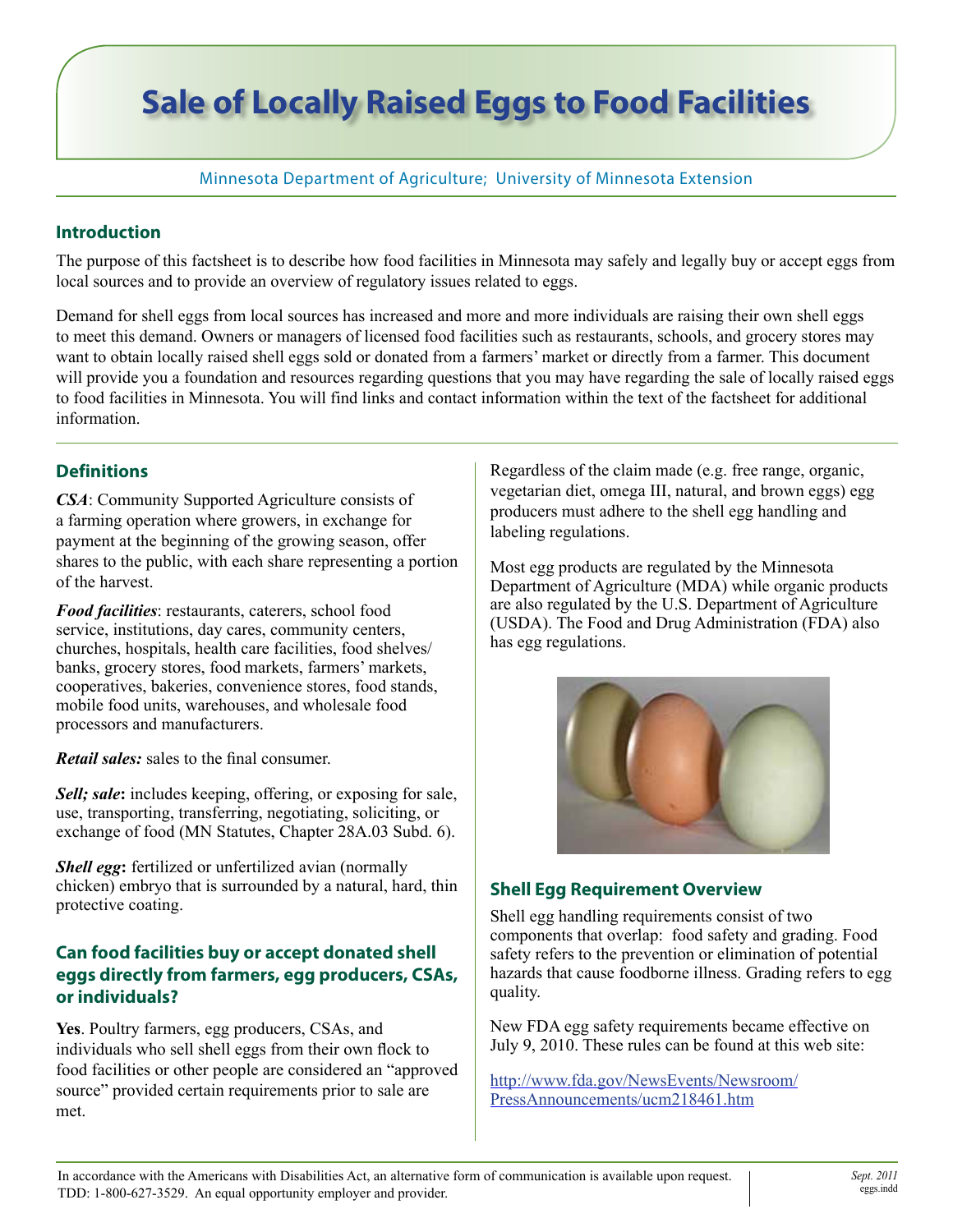Eggs sold to food facilities must meet the requirements of Minnesota Statutes 29 and Minnesota Rules 1520. Copies of the statute and rules are available from the Revisor of Statutes web site at:

<https://www.revisor.mn.gov/rules/?id=1520>

#### **Basic compliance of requirements includes:**

#### **1. Clean exterior shell of shell eggs:**

Bacteria on dirty eggs have trouble getting through the intact shell when the egg shells are dry. Egg shells are very porous and washing of eggs increases their porosity. When the egg shell is wet, there is a real potential for contaminants on the outside of the shell to pass through the porous egg shell into the interior of the egg. As soon as the shell gets wet or is no longer sound, the bacteria can pass through the shell more easily. Therefore, eggs cannot be cleaned by wet cleaning unless specific water and egg temperature requirements are met. **The use of immersion type washers or wiping rags is prohibited.**

The most efficient method of dry-cleaning of eggs in small operations is to clean the surface with an abrasive material. A sandpaper block works well to buff small amounts of dirt off the outside surface of the shell, but is not practical for very dirty eggs.



*Photo on left: Specks caused by dirt or flies leaving droppings on the exterior of the egg shell. Photo on right: Cage marks on the exterior of the egg shell.*





*Abnormal shapes having pronounced sandpaper appearance, ridges and/or thin spots.*

#### **2. All shell eggs are candled and graded:**

All eggs must be candled and graded either by the farmer or by the food facility that purchases or accepts donated eggs. **Candling** is process that involves holding the egg up to a bright light to determine the quality and to look for defects.



*Appearance of checked shells in candled eggs.*

Defective eggs found during the candling and grading process must be removed and properly disposed. Defects include: abnormal egg shape, adhering dirt, spots, cracks (checks) on the shells, leaking eggs and/or blood spots, and deterioration of contents within the egg shell. Additional information on identifying candling and grading is in the USDA Grading Manual: http://www.ams.usda.gov/ AMSv1.0/getfile?dDocName=STELDEV3004502

**Grading:** Nearly all clean, sound eggs less than 15 days old, will meet grade AA quality. Without special handling, such as temperature and humidity control, the egg quality deteriorates to grade A after 15 days. After 30 days (the maximum number of days eggs can be sold after packing), egg quality deteriorates to grade B.

*Hand candling of egg shell.*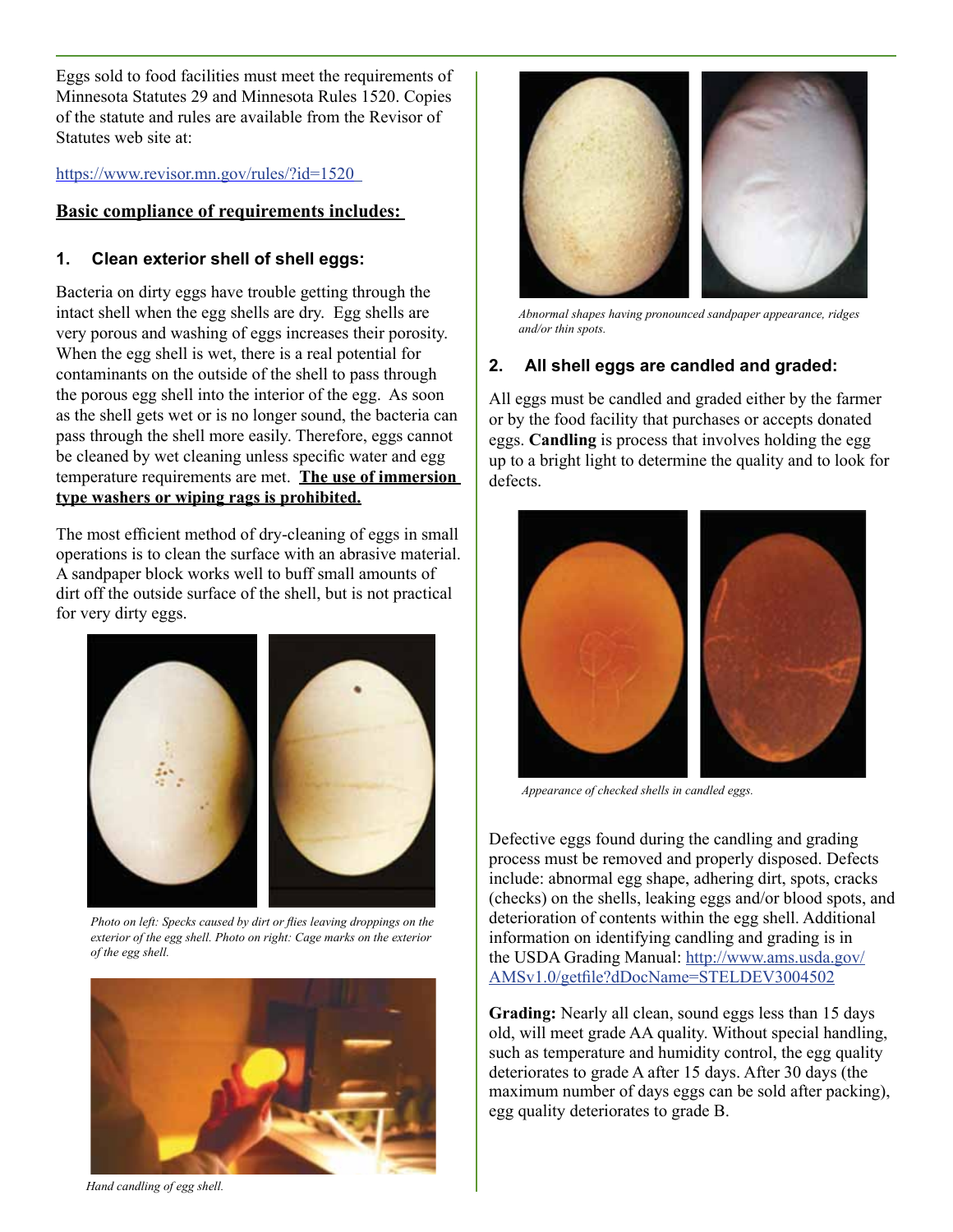

*Appearance of a large blood spot in a broken-out and candled egg.*

#### **3. All shell eggs are properly sized**

Egg size is determined by the weight of one dozen eggs. Not every egg needs to be weighed. After weighing many eggs, most producers will become skilled at placing eggs in the correct size category.

| <b>Size</b> | Weight per dozen |  |
|-------------|------------------|--|
| Jumbo       | 30 oz.           |  |
| Extra Large | $27 \text{ oz}$  |  |
| Large       | $24 \text{ oz}$  |  |
| Medium      | 21 oz.           |  |
| Small       | 18 oz.           |  |

#### **4. All shell eggs are properly refrigerated:**

Eggs must be kept at 45°F or less after grading and be maintained at that temperature through storage and delivery. Mechanical refrigeration is required unless the product is delivered within four hours. Frozen ice packs may be used to maintain temperature provided the product is delivered and sold in a combined total of four hours or less.

#### **5. Shell egg containers are properly labeled:**

Containers (cartons, flats, cases) of eggs must be labeled with the following mandatory information:

- 1. Grade and size of the eggs.
- 2. Name, address, and zip code of the farmer, egg producer, or individual selling the eggs.
- 3. A package date in Julian calendar (day of the year) form. For example: The labeling of Grade A Large Eggs packed on June 1 will have a pack date of 152. Julian date tables are available at this Colorado State University website: [http://amsu.cira.colostate.edu/](http://amsu.cira.colostate.edu/julian.html) [julian.html](http://amsu.cira.colostate.edu/julian.html)
- 4. A freshness date not to exceed 30 days from the date of packaging. The freshness date must also have an explanation such as "exp.", "Best if used by" or similar explanation. In the above example using June 1 as the pack date, the freshness date is July 1 and the label would state: 152 exp. 07-01.
- 5. Safe handling instructions: "To prevent illness from bacteria: keep eggs refrigerated, cook eggs until yolks are firm, and cook foods containing eggs thoroughly."

## **Can shell egg cartons be reused?**

**Yes.** Used egg cartons may be reused or recycled provided certain conditions are met. They must be clean and any labeling information from a prior pack (including any information relating to another egg packer) must be eliminated. This can be done with a black permanent marker and required label information needs to be provided in its place.

## **I am interested in finding out more about nonimmersion wet cleaning of eggs. How can I do this so I can continue to provide a safe product?**

A variety of small production eggs cleaning units are available in the marketplace. Minnesota rules require eggs be free from adhering material including fecal material, yolk, feathers, and any other dirt. Therefore, cleaning of eggs is imperative. The use of immersion type washers is prohibited as is the use of wiping rags. Wet cleaning of eggs is only allowed if the continuous washing equipment used does not submerge the egg in water.

If continuous washing equipment is used, the temperature of the wash water and rinse water is critical. The wash water must be from a potable (drinkable) supply and at least 20°F warmer than the eggs (with a minimum temperature of 90°F). The rinse water must be at least 10°F warmer than the wash water. The eggs must then be spray sanitized with a concentration of available chlorine between 50 and 200 PPM.

## **Is a producer of shell eggs required to have a food handler license to sell or donate their eggs?**

People who sell only eggs from their own flock / production are exempt from obtaining a food license. However, they must register with the Minnesota Department of Agriculture, Meat, Poultry and Egg Inspection program. There is no fee associated with this registration. The one page *Egg Grading and Sales for Small Producers Exempt from Licensing Exemption* form can be obtained at:

[http://www.mda.state.mn.us/news/publications/licensing/](http://www.mda.state.mn.us/news/publications/licensing/meat&egg/ag02433egg.pdf) [meat&egg/ag02433egg.pdf](http://www.mda.state.mn.us/news/publications/licensing/meat&egg/ag02433egg.pdf)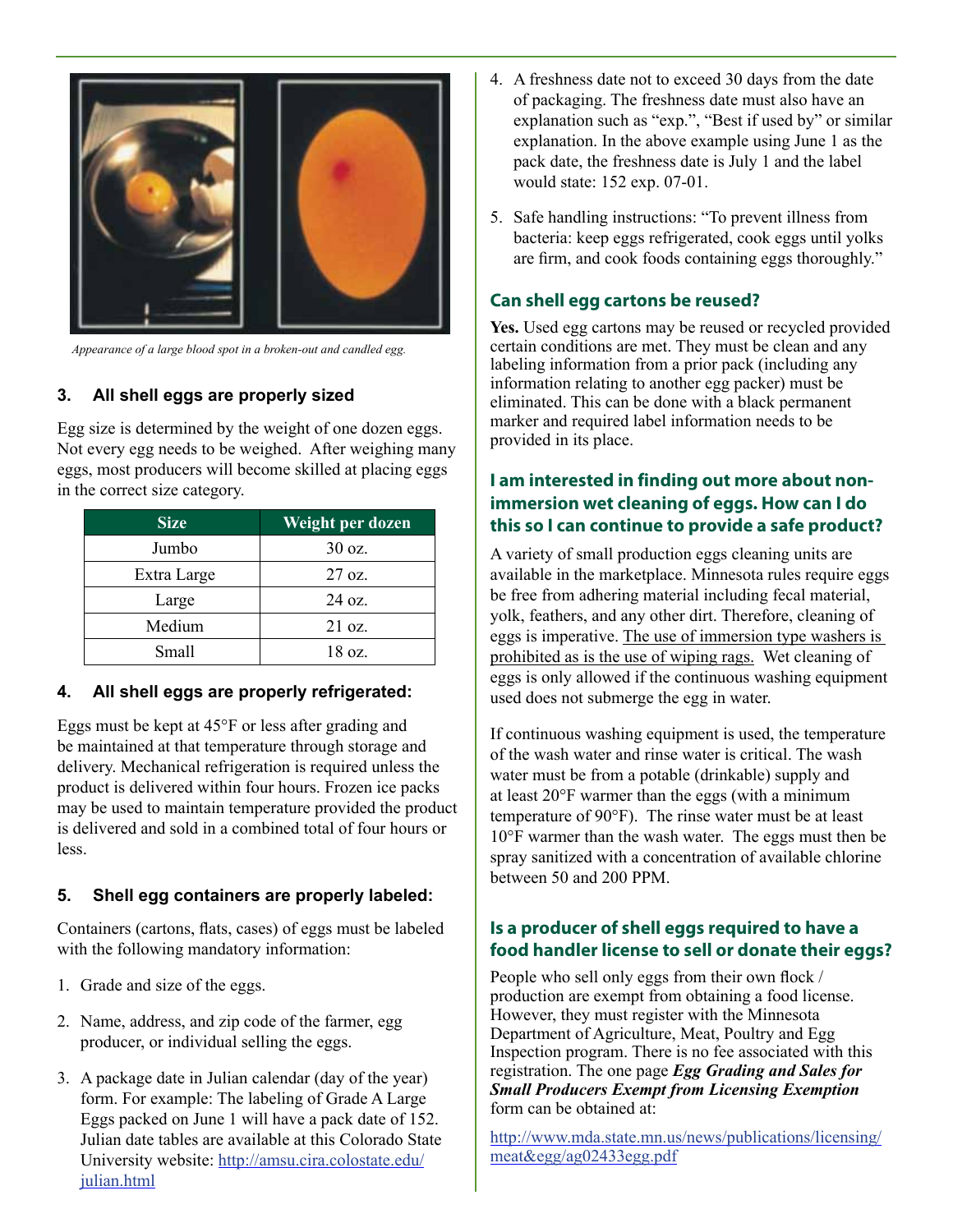In some circumstances, a license may be required:

- Approved facilities and a food license issued by the state or local food regulatory agency is needed if eggs are purchased from someone else, then resold (e.g., if a CSA purchases eggs from another farmer and provides those purchased eggs to the CSA members);
- A Wholesale Produce Dealer license may also be required if a person buys eggs from a farmer for resale.

Contact MDA at 651-201-6027 if you have questions regarding approved sources, inspection & facility requirements, farmer exemptions, licensing or labeling.

*Regardless of exemption or license status, all producers, processors, handlers, and vendors of food, must comply with food safety laws and regulations.*

#### **What are some other purchasing and receiving guidelines for locally produced shell eggs?**

- Visit the farm or ask questions about the food production, handling, and storage.
- Wash hands well and often.
- Check to see that the eggs are properly labeled.
- Immediately place the eggs into a refrigerator or cooler maintained at 41°F or less.
- Ask for a receipt of purchase and keep good records. Good recordkeeping is particularly important in case illness or injury results and there is a need to trace the product back to the supplier.

## **What kind of receipt should the food facilities get from the farmer?**

Food facilities should use a receipt that includes the following purchase/donation information:

#### **Example Receipt:**

|                                 | Donated: Purchased: Purchase price: Purchase price:                                                                                                                                                                            |  |  |  |
|---------------------------------|--------------------------------------------------------------------------------------------------------------------------------------------------------------------------------------------------------------------------------|--|--|--|
| Description and amount of eggs: |                                                                                                                                                                                                                                |  |  |  |
|                                 |                                                                                                                                                                                                                                |  |  |  |
|                                 | Pack Date: New York Date: New York Date: New York Date: New York Date: New York Date: New York Date: New York Date: New York Date: New York Date: New York Date: New York Date: New York Date: New York Date: New York Date: N |  |  |  |
|                                 | Freshness Date: New York Changes and September 2018                                                                                                                                                                            |  |  |  |
|                                 | Name of farmer:                                                                                                                                                                                                                |  |  |  |
|                                 | Address: Note and the contract of the contract of the contract of the contract of the contract of the contract of the contract of the contract of the contract of the contract of the contract of the contract of the contract |  |  |  |
|                                 | Phone: E-mail: E-mail:                                                                                                                                                                                                         |  |  |  |
|                                 |                                                                                                                                                                                                                                |  |  |  |

## **What would happen if I sold shell eggs without following the rules and guidelines given in this factsheet?**

The use or presence of unapproved food products in a food facility is a violation of federal, state, and local laws. If your inspector finds any unapproved food product during an inspection or investigation, you will be ordered to immediately discontinue the practice of using or selling the products identified as illegal and those items will be immediately removed from sale or use. Additional regulatory action including embargo, recall, hearings, fines, or condemnation and destruction of the illegal food items may be taken. This will disrupt your business operation.

http://www.mda.state.mn.us/food (651) 201-6027 · 1-800-967-AGRI

www.extension.umn.edu/foodsafety 612-624-1222